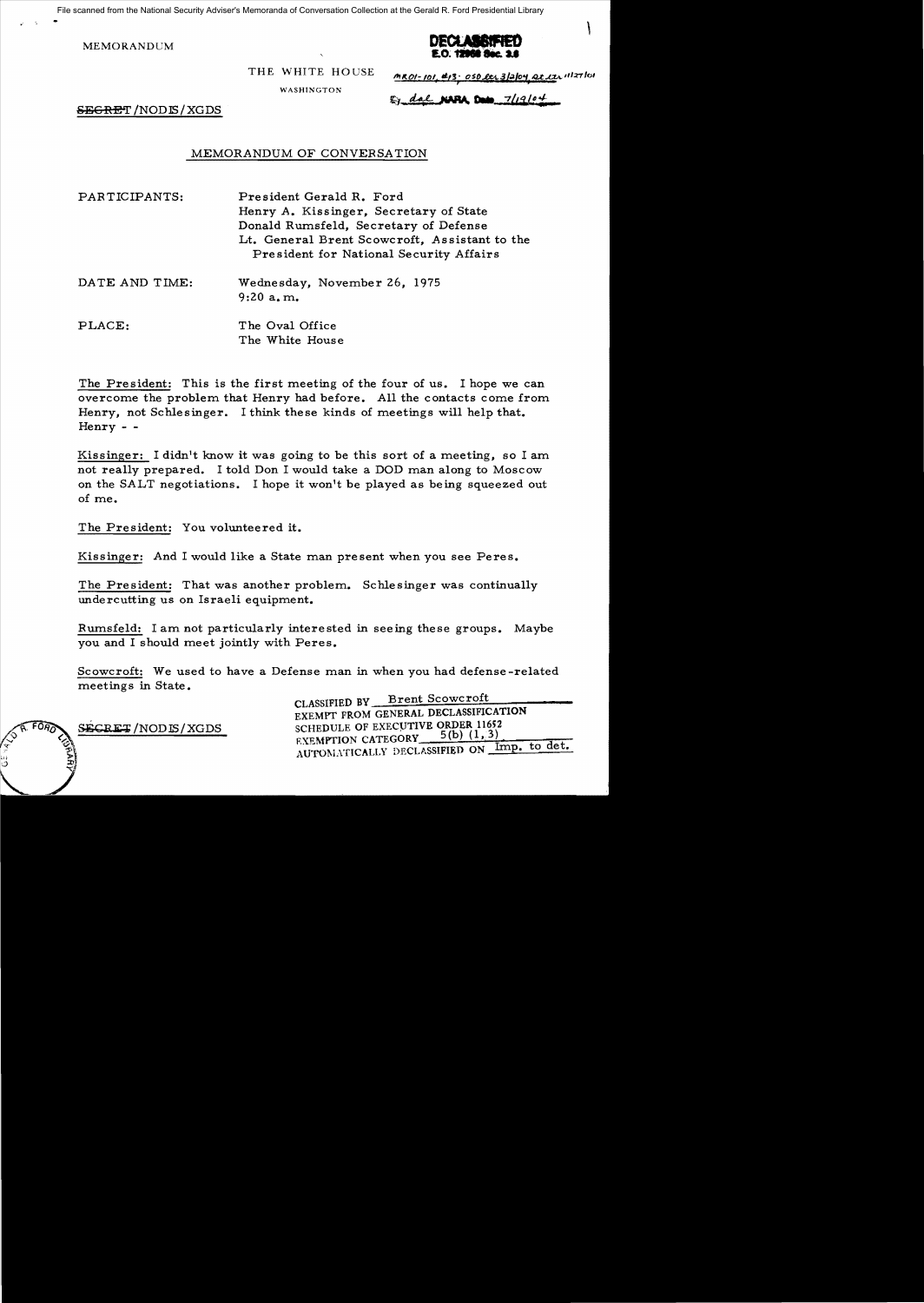## $S$ EGRET /NODIS/ XGDS 2

[General agreement on meetings with foreigners.]

Kissinger: We have a Verification Panel meeting today. I think we should show the feud between our Departments is over.

Dobrynin said we should make another try. I said that we would have to know there would be a constructive outcome. He said, "Send a letter." We did, and we got a reply in four days. We need to get a position or there is no reason to go to Moscow.

Don, you should know that the Soviets will not agree to include Backfire. If we count ALCM's as MIRV's, and SLCM's, individually, and ban cruise missiles on other than heavy bombers, you take them out of the cruise missile business. They couldn't do it without cutting out other systems.

The Fresident: How about the reduction to 2, 300?

Kissinger: That in effect would mean counting 100 Backfire.

Rumsfeld: If you go with something which limits cruise missiles and lets Backfire run free, it will not look balanced.

Kissinger: We can put as many cruise missiles as we want on bombers, trading for Poseidon which we would give to NATO.

Rumsfeld: Do you have these on paper?

Kissinger: No, I don't want it floating through the system..

[Discussion of how to manage this.]

[Discussion of SS-18's and MIRV versus single warheads.]

Brezhnev may be willing to sing a letter restricting MIRV to 1,200.

There is no sense in going to Moscow if we don't have a position. We could have an NSC Friday or just after we come back from China.

Rumsfeld: I think it is important that the key people are all on board and don't testify they were so rushed they didn't have a chance to analyze.



S<del>ECRET</del> /NODIS / XGDS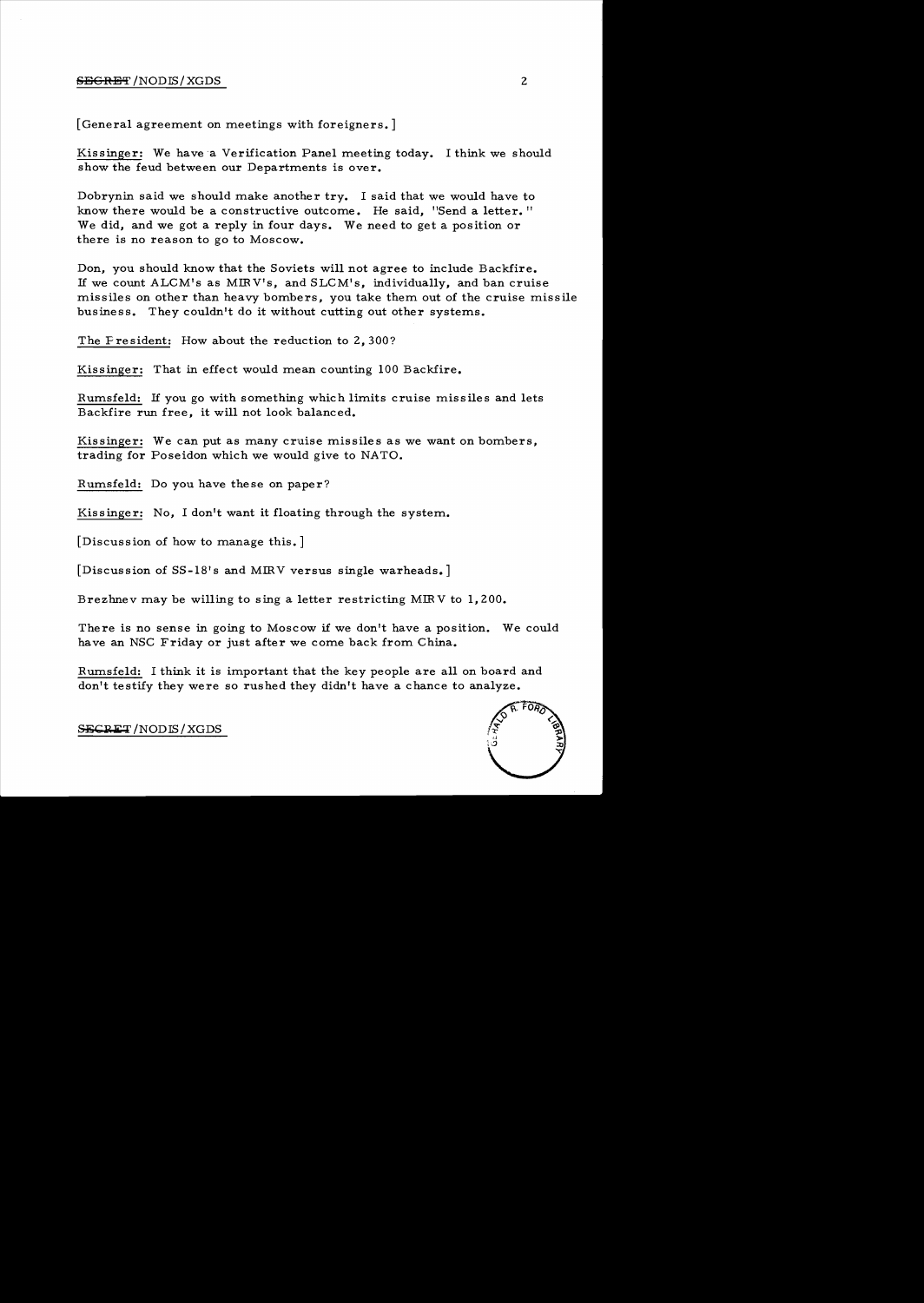## <del>SECRET</del> /NODIS / XGDS 3

The President: It has never been any different since I have been here.

Rumsfeld: I also think it should be as simple as possible because it is otherwise too easy for Jackson to demagogue it.

The President: Henry has to have negotiating room. If he doesn't have some flexibility, it is not possible to negotiate.

Rumsfeld: How would you do the VP?

Kissinger: I would just outline what is and is not possible. I don't think I should advance any positions and make everyone against me.

Scowcroft: The Chiefs are tending toward signing the Vladivostok position and exempting cruise missiles and Backfire.

Kissinger: The Soviets have rejected that firmly. If we can't agree, we can't agree. I am not anxious for an agreement because it just gets me into a brutal fight with Jackson.

Rumsfeld: Not if it is a good one.

Scowcroft: Yes, Jackson will attack it no matter what.

The President: We would be severely criticized if we didn't make a serious effort -- or if we signed one which could be criticized.

Kissinger: I hear there is a new attitude in Defense toward State -- on Panama, for example.

Rumsfeld: I have been putting that out with my staff. It will take time to change both bureaucracies.

The President: Make a maximum effort in the meeting today.

Kissinger: We must look at the alternatives. Without an agreement, the gap would grow rapidly.

Scowcroft: Schlesinger repeated Sunday that we wouldn't have to spend more without a SALT treaty.



SEGRET/NODIS/XGDS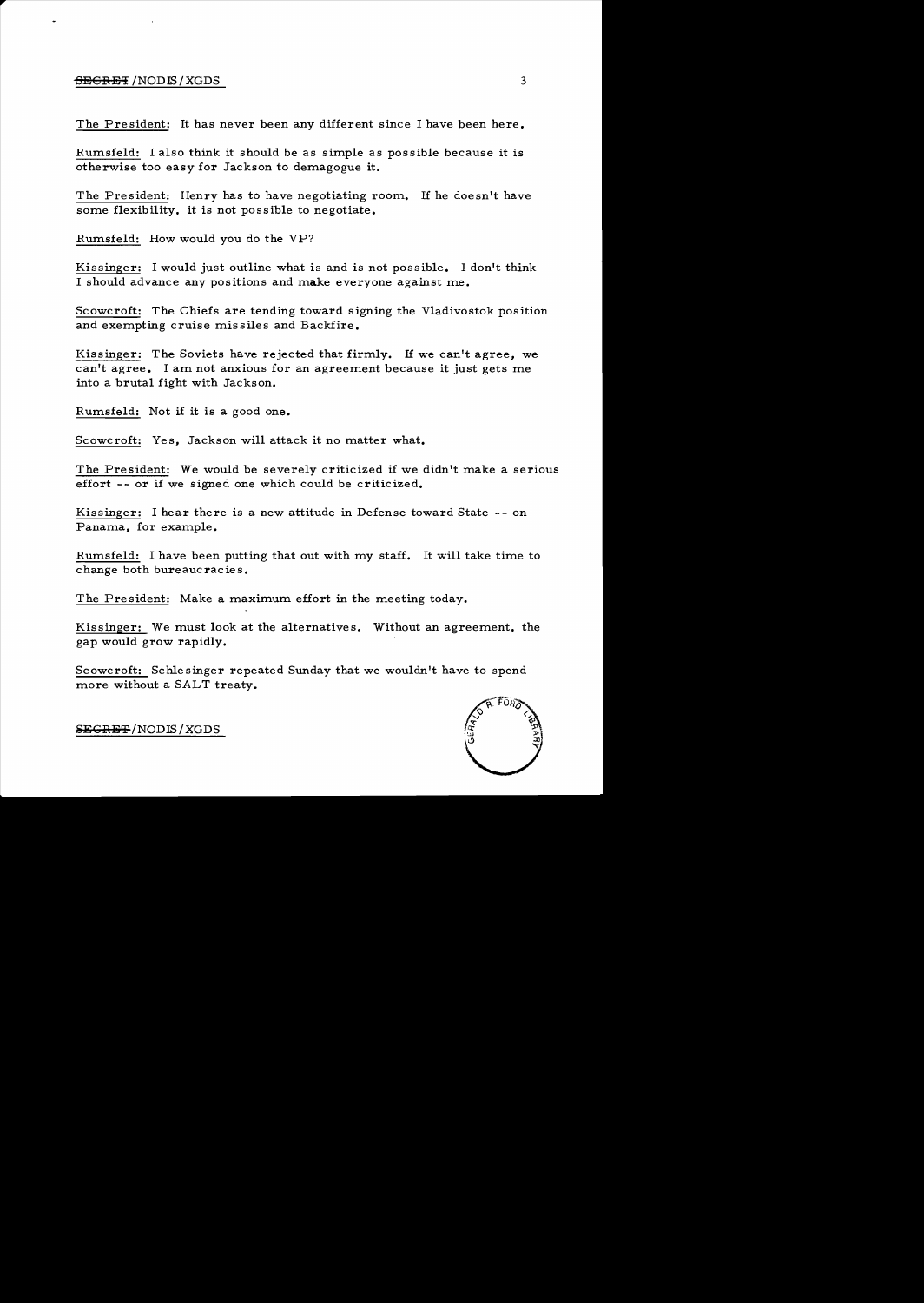## **6E&RET** /NODIS/XGDS 4

[More discussion of agreement versus no agreement.]

Kissinger: We could make our case to the public -- the consequences of agreement versus no agreement. We can kill them.

I had some conservative Senators in and asked what their objections were to SALT.

[The discussion turned to the DPQ and nuclear modernization.]

Kissinger: The perception in Europe would be adverse if we took them out.

We paid for ten years for McNamara. He wanted all nuclear weapons under U.S. control. He is in part responsible for deGaulle.



**SECRET** /NODIS/XGDS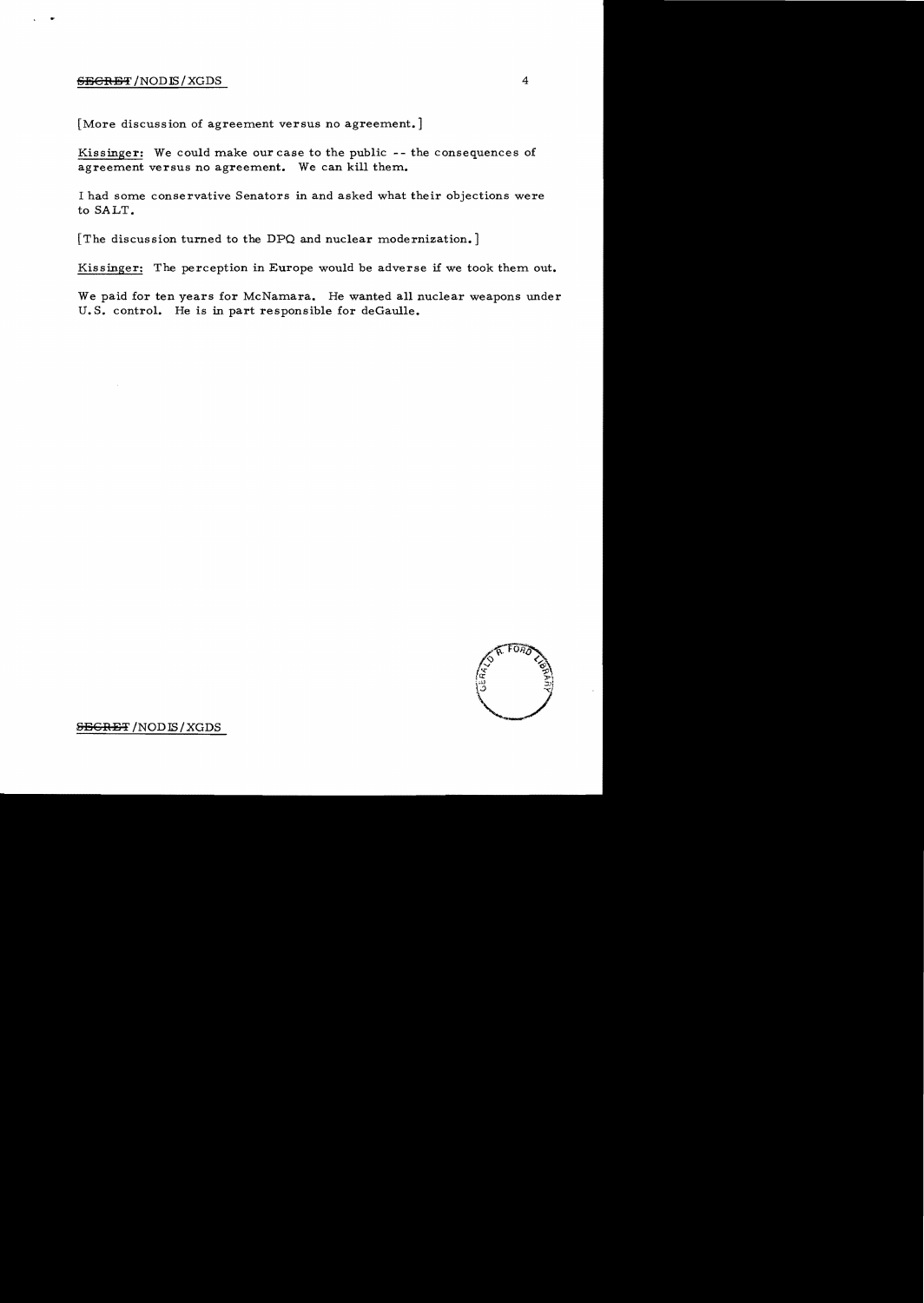Jamyra Harnin Wester edit p Tath to Fund latter ! Check Rowin clats on helping Bergali byen  $e^{\frac{1}{2}x}$  $P/K/R$  united that  $\frac{1}{262}$ P. This 1st writing of 6 4 was object with care more more c que Khal. All c'eartats come from K, mit Schlee, Itaich These hunder for withing with help that. Henny - 11 the the soir fort of voly, as I worth world, prejoned I told myst. I hope it want be glorifed or him, derweged and of wh. P You enhantement. K and I med bien a State man proent when you see ferre -P That was on the probe Schles was continuedly evaleranthing us on I epouse. Report them when R l'int partie un interested in soing true posibly well know 5 claud à 2 min sy mon in certer par tail I crutted with into . (Gut agreement on witgo) et présiries K Ou VP mety Today, Strich and should share c final is over. (Conthird depression is/ Dely) Dety attend Fond cent stand make onother they. I said that we would have to him they there would be a contention octrons - Heraid send a letter **DECLASSIFIED E.O. 12968 SEC. 3.6** Jane<br>Version<br>Version MR01-101, \$13, 050 et x 3/2/04, Rt ler 11/27/01

W dal NARA DATE 5/16/07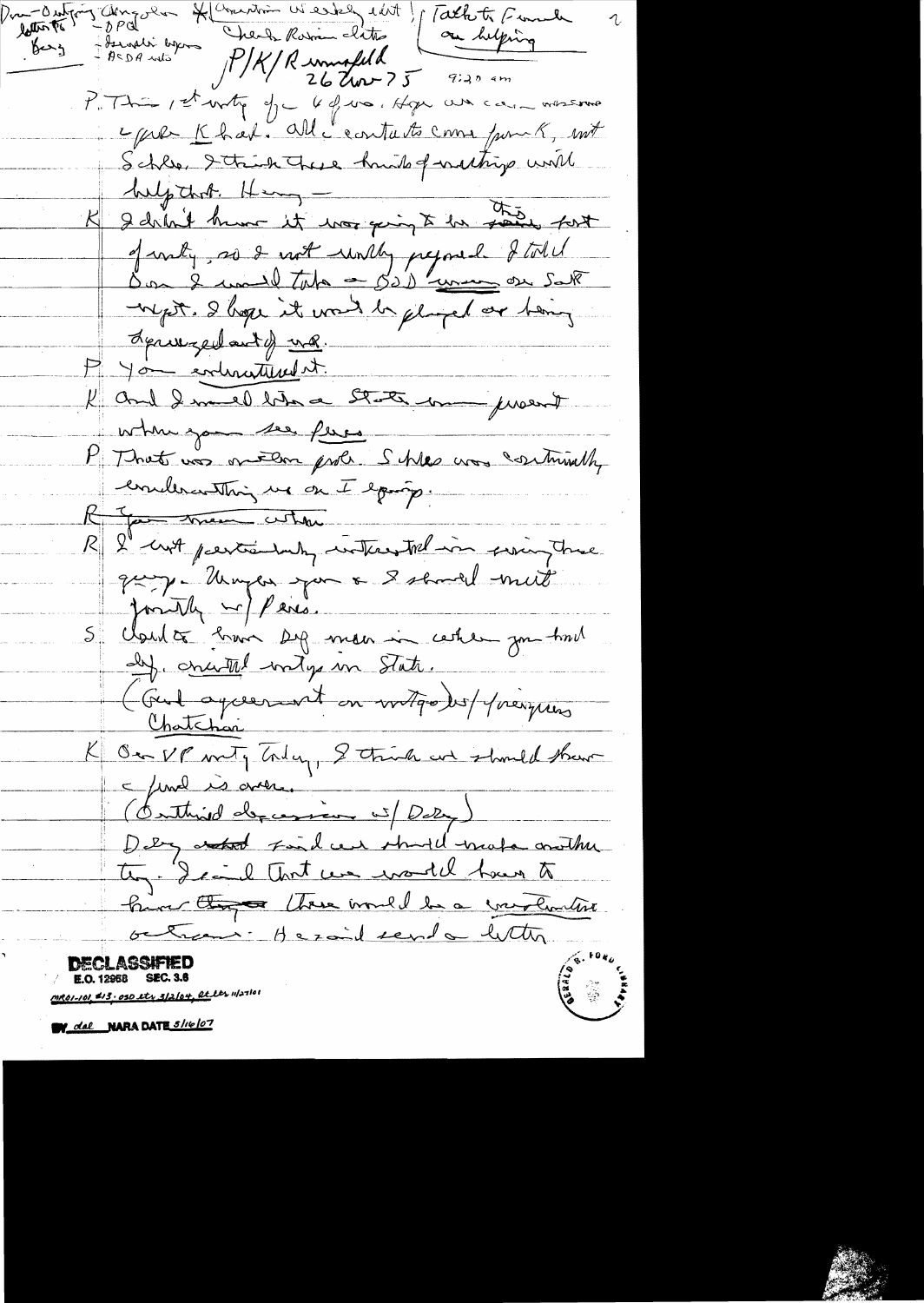We don't got a wyly in 4 dop. Use med 5 pct a faitre or there is no was eleccion to go to unsure Dan pour should know that I was If not count Almos as MIRUS + Slums <u>indredy & count burn cross on other than</u> heavy brancous, you take there and of La basines. They count don't w/s with ant other explains P Hour amit - when the 300 K That in spect arould mean counting roo Barkfive. If you go auf something which hands about<br>Ch'est little Backfrie was free it will not look balancel. K We can put de man assistant voudore  $uncl$  quinto NATO. R Ds you have these a paper K Up, I dont mont et plasting tous - replice (Descence of have to numerations) (Difusion & 55-1815 MIRV no single Conclude) Brez una du conthin à sign à hetter Wohnibing MIRU To' 1200. Un sous in que à hommer le jeg ce Fundy of just optim Chica.  $\frac{1}{2}$   $\frac{1}{2}$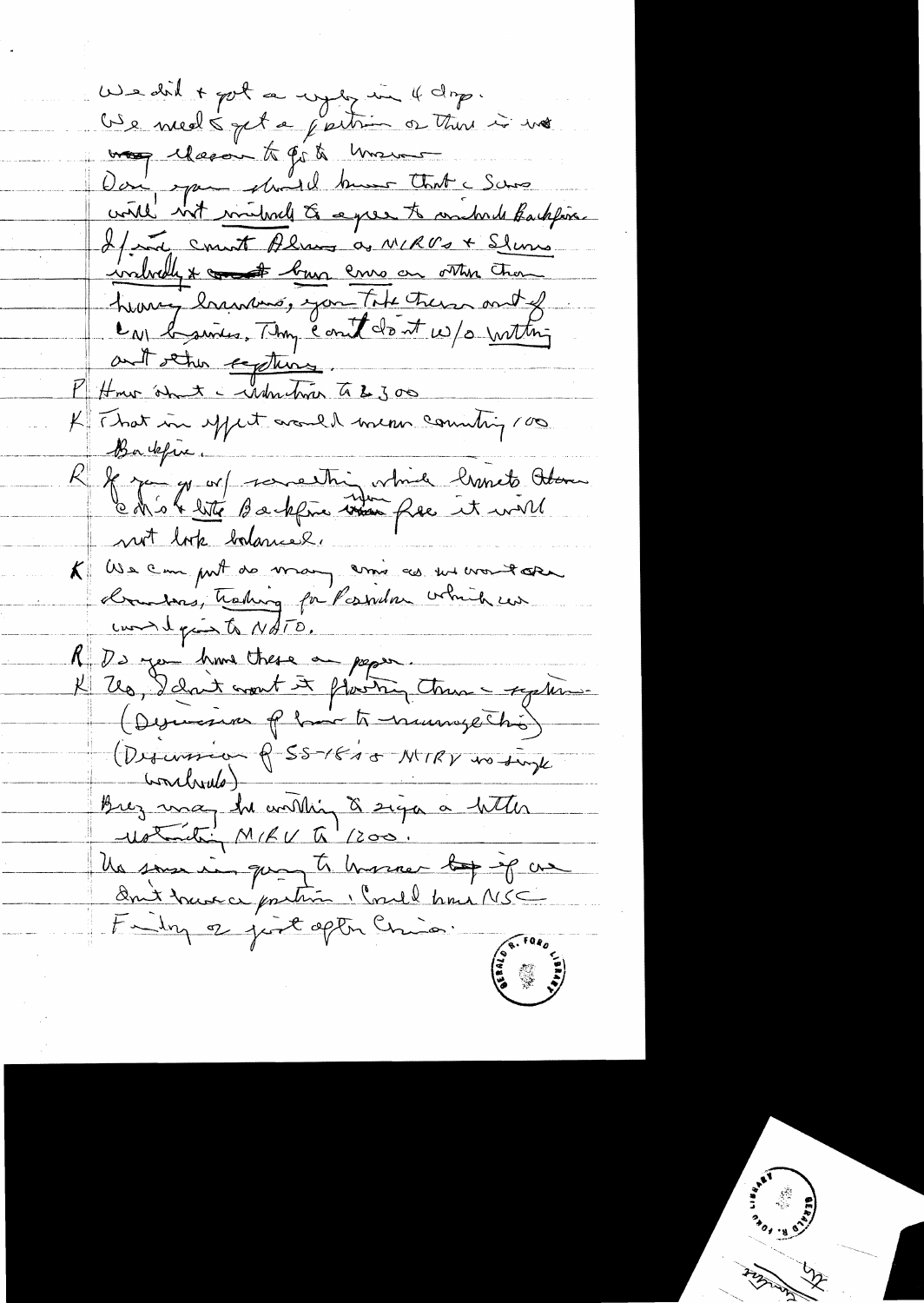R. Sthink it emportant that the key people. so mosted these thought have on Marnie de marie 27 mil 1905 en 2007 have been terre. R harden think it should be a single as proude become it is vitages to eng pa Jackson & claricagozone it. P Henry has tr'homme ingotatriquement of the Teyot. K Huir world you do c VP KI I was the give orthing what is in not possible. I don't think est it advance my positions + acatere duragant agence t une. 5 Jc S is ternberg transl' region and postmer + exempting CMs+ Basspri. KTEA Sino him regulationt finishy. Truce ampais facquement Cemes it just pets me A hot of MI side perd'our S Yes, Jackson with others it wis matter what P We would be sincerely vitroized p we dretat 2<br>|<br>|<br>|<br>|